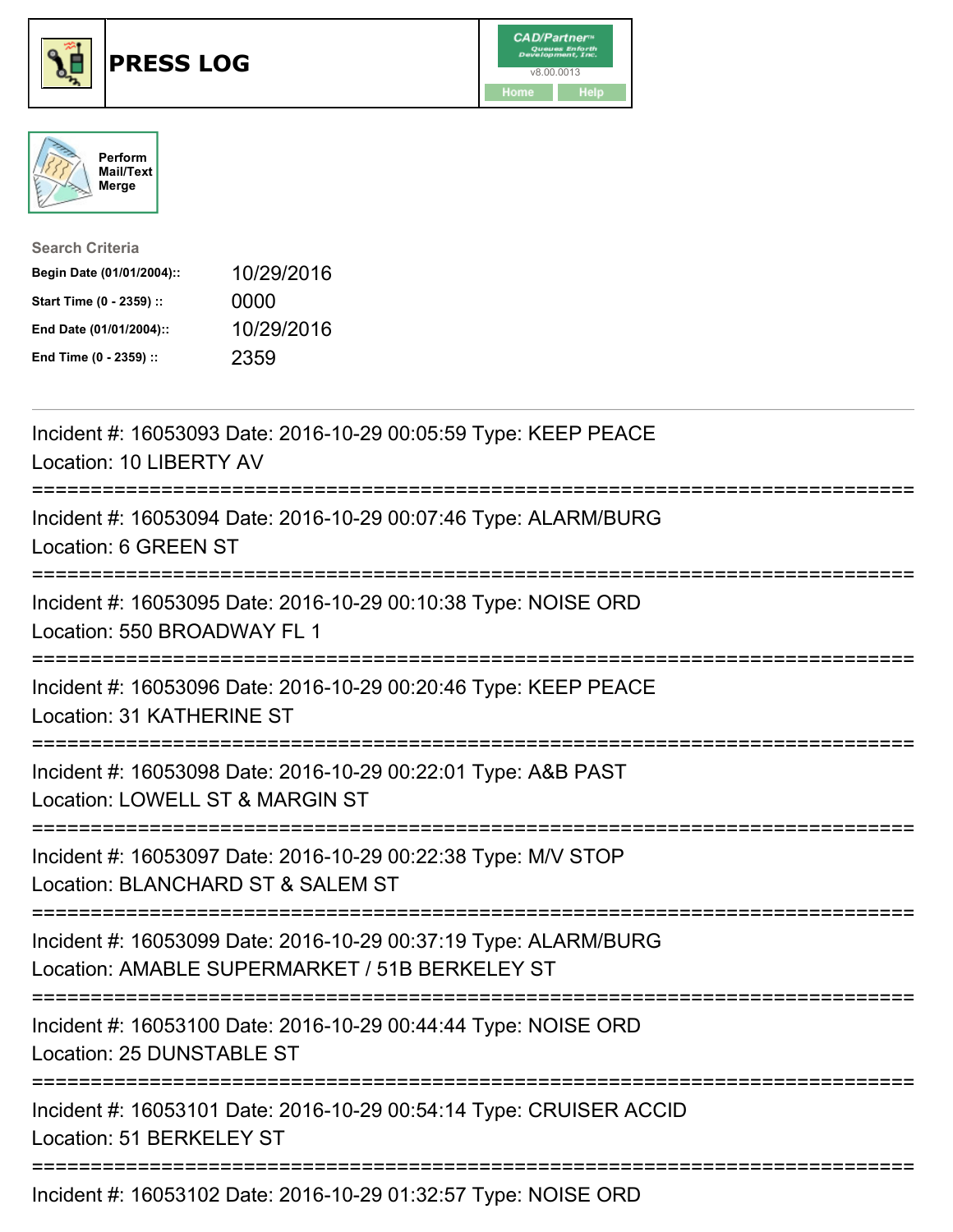Location: NIGHTINGALE CT & WATER =========================================================================== Incident #: 16053103 Date: 2016-10-29 01:42:18 Type: BUILDING CHK Location: 69 PARKER =========================================================================== Incident #: 16053104 Date: 2016-10-29 01:43:36 Type: LARCENY/PAST Location: SALEM ST AND BLANCHARD ST =========================================================================== Incident #: 16053105 Date: 2016-10-29 01:43:40 Type: BUILDING CHK Location: 100 LOWELL ST =========================================================================== Incident #: 16053106 Date: 2016-10-29 01:44:24 Type: M/V STOP Location: MERRIMACK ST & S BROADWAY ==================================== Incident #: 16053108 Date: 2016-10-29 01:52:53 Type: M/V STOP Location: ANDOVER ST & S BROADWAY =========================================================================== Incident #: 16053107 Date: 2016-10-29 01:53:40 Type: M/V STOP Location: 21 BEACON ST =========================================================================== Incident #: 16053109 Date: 2016-10-29 01:56:17 Type: SUS PERS/MV Location: 1 PROVIDENCE ST =========================================================================== Incident #: 16053110 Date: 2016-10-29 01:58:27 Type: ALARM/BURG Location: JACKSON ST COMMUNICATIONS / 308 JACKSON ST =========================================================================== Incident #: 16053111 Date: 2016-10-29 01:59:11 Type: M/V STOP Location: 2 NIGHTINGALE CT =========================================================================== Incident #: 16053112 Date: 2016-10-29 02:00:41 Type: M/V STOP Location: ABBOTT ST & SHAWSHEEN RD =========================================================================== Incident #: 16053113 Date: 2016-10-29 02:21:42 Type: AUTO ACC/UNK PI Location: 222 HIGH ST =========================================================================== Incident #: 16053114 Date: 2016-10-29 02:24:27 Type: DOMESTIC/PROG Location: 35 BENNINGTON ST FL 2 =========================================================================== Incident #: 16053115 Date: 2016-10-29 02:25:12 Type: DISTURBANCE Location: 57 PROSPECT ST ===========================================================================

Incident #: 16053116 Date: 2016-10-29 02:26:14 Type: A&B D/W/ PROG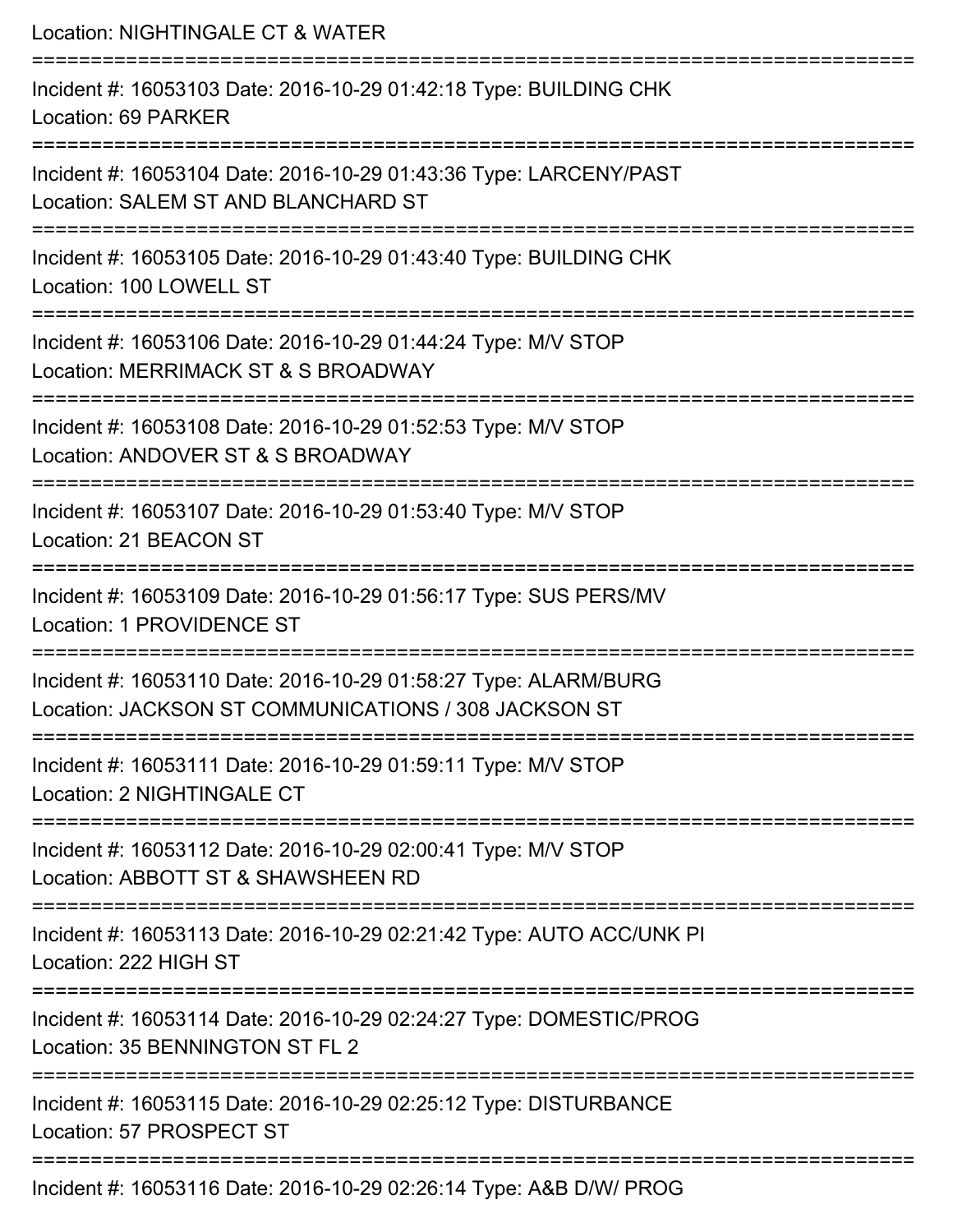| Incident #: 16053117 Date: 2016-10-29 02:26:35 Type: DISTURBANCE<br>Location: 25 DUNSTABLE ST                  |
|----------------------------------------------------------------------------------------------------------------|
| Incident #: 16053118 Date: 2016-10-29 02:31:31 Type: M/V STOP<br>Location: 34 BROOKFIELD ST                    |
| Incident #: 16053119 Date: 2016-10-29 02:41:33 Type: FIGHT<br>Location: 5 NIGHTINGALE CT                       |
| Incident #: 16053121 Date: 2016-10-29 02:43:24 Type: NOISE ORD<br>Location: 44 ANDOVER ST                      |
| Incident #: 16053120 Date: 2016-10-29 02:43:39 Type: SUS PERS/MV<br>Location: SAM'S FOOD STORE / 389 BROADWAY  |
| Incident #: 16053122 Date: 2016-10-29 03:01:32 Type: LOUD NOISE<br>Location: 305 PROSPECT ST                   |
| Incident #: 16053123 Date: 2016-10-29 03:03:04 Type: M/V STOP<br>Location: 342 BROADWAY                        |
| Incident #: 16053124 Date: 2016-10-29 03:10:40 Type: NOISE ORD<br>Location: 78 HOLLY ST FL 1                   |
| Incident #: 16053125 Date: 2016-10-29 03:15:03 Type: MEDIC SUPPORT<br>Location: 198 UNION ST FL 1              |
| Incident #: 16053126 Date: 2016-10-29 03:27:57 Type: BUILDING CHK<br>Location: SAM'S FOOD STORE / 389 BROADWAY |
| Incident #: 16053127 Date: 2016-10-29 03:42:16 Type: NOISE ORD<br>Location: 77 BASSWOOD ST FL 2ND              |
| Incident #: 16053128 Date: 2016-10-29 03:50:25 Type: M/V STOP<br>Location: ESSEX ST & HAMPSHIRE ST             |
| Incident #: 16053129 Date: 2016-10-29 03:57:09 Type: NOISE ORD<br>Location: 114 MARGIN ST FL 3RD               |
| Incident #: 16053130 Date: 2016-10-29 03:59:31 Type: M/V STOP                                                  |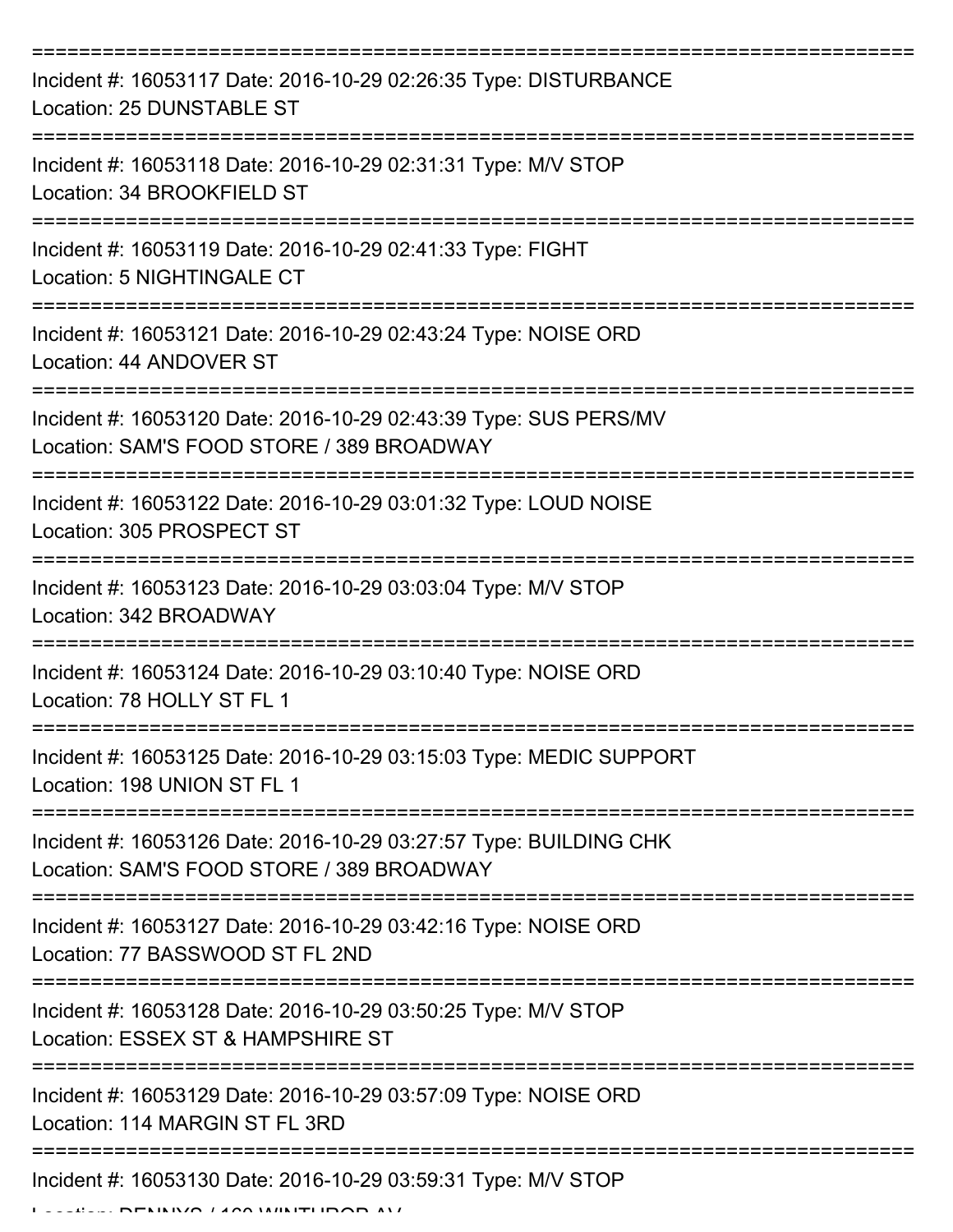| Incident #: 16053131 Date: 2016-10-29 04:03:59 Type: ABAND MV<br>Location: BEDFORD ST & MORTON       |
|------------------------------------------------------------------------------------------------------|
| Incident #: 16053132 Date: 2016-10-29 04:28:11 Type: NOISE ORD<br>Location: 114 MARGIN ST FL 3       |
| Incident #: 16053133 Date: 2016-10-29 04:35:57 Type: MAL DAMAGE<br>Location: 18 JEFFERSON ST         |
| Incident #: 16053134 Date: 2016-10-29 04:50:14 Type: SHOTS FIRED<br>Location: 99 BOXFORD             |
| Incident #: 16053135 Date: 2016-10-29 04:53:17 Type: UNKNOWN PROB<br>Location: 99 BOXFORD ST         |
| Incident #: 16053136 Date: 2016-10-29 05:09:08 Type: DISTURBANCE<br>Location: 33 BENNINGTON ST       |
| Incident #: 16053137 Date: 2016-10-29 05:22:15 Type: SHOTS FIRED<br>Location: 304 HOWARD ST          |
| Incident #: 16053138 Date: 2016-10-29 05:34:17 Type: M/V STOP<br>Location: 304 HOWARD ST             |
| Incident #: 16053139 Date: 2016-10-29 05:59:20 Type: SUS PERS/MV<br>Location: 314 HOWARD ST          |
| Incident #: 16053140 Date: 2016-10-29 06:31:36 Type: NOTIFICATION<br>Location: 206 WILLOW ST         |
| Incident #: 16053141 Date: 2016-10-29 07:11:04 Type: LARCENY/PAST<br>Location: 580 ANDOVER ST        |
| Incident #: 16053142 Date: 2016-10-29 07:12:09 Type: TOW OF M/V<br><b>Location: 10 LEXINGTON ST</b>  |
| Incident #: 16053143 Date: 2016-10-29 07:39:42 Type: CLOSE STREET<br>Location: LAWRENCE ST & PARK ST |
| Incident #: 16053144 Date: 2016-10-29 07:43:51 Type: MAL DAMAGE                                      |

Location: 5 BYRON AV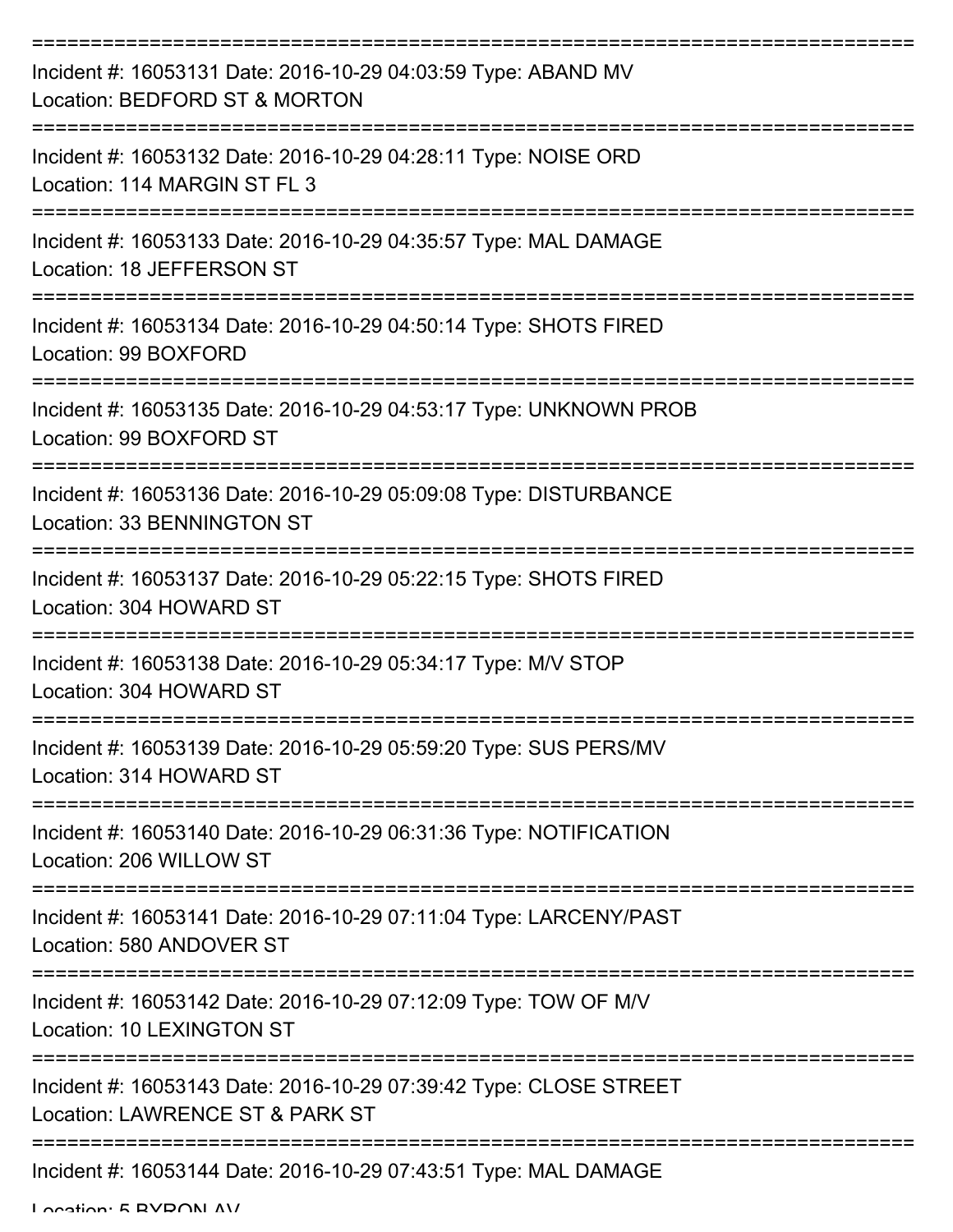| Incident #: 16053145 Date: 2016-10-29 07:47:06 Type: TOW/REPOSSED<br>Location: 28 SUMMIT AV                   |
|---------------------------------------------------------------------------------------------------------------|
| Incident #: 16053146 Date: 2016-10-29 08:00:58 Type: HIT & RUN M/V<br>Location: ALLSTON ST & HOWARD ST        |
| Incident #: 16053147 Date: 2016-10-29 08:06:57 Type: ALARM/BURG<br>Location: LEON RESIDENCE / 8 LEXINGTON ST  |
| Incident #: 16053148 Date: 2016-10-29 08:13:32 Type: A&B D/W/ PROG<br>Location: 44 KENDALL ST FL 3            |
| Incident #: 16053149 Date: 2016-10-29 08:32:27 Type: ALARMS<br>Location: 280 MERRIMACK ST                     |
| Incident #: 16053150 Date: 2016-10-29 08:36:12 Type: UNWANTEDGUEST<br>Location: 11 LAWRENCE ST FL 5           |
| Incident #: 16053151 Date: 2016-10-29 09:00:24 Type: STOL/MV/PAS<br>Location: 15 LINDEN ST                    |
| Incident #: 16053152 Date: 2016-10-29 09:19:13 Type: ALARM/BURG<br>Location: 134 WEST ST                      |
| Incident #: 16053153 Date: 2016-10-29 09:31:57 Type: PARK & WALK<br>Location: BROADWAY                        |
| ================<br>Incident #: 16053154 Date: 2016-10-29 09:51:09 Type: 911 HANG UP<br>Location: 354 HIGH ST |
| Incident #: 16053155 Date: 2016-10-29 10:05:45 Type: AUTO ACC/NO PI<br>Location: 10 LEXINGTON ST              |
| Incident #: 16053156 Date: 2016-10-29 10:07:05 Type: LOCKOUT<br>Location: 351 BROADWAY                        |
| Incident #: 16053157 Date: 2016-10-29 10:22:19 Type: AUTO ACC/NO PI<br>Location: HAMPSHIRE ST & TREMONT ST    |
| Incident #: 16053159 Date: 2016-10-29 10:22:53 Type: MISC                                                     |

Location: 90 LOWELL ST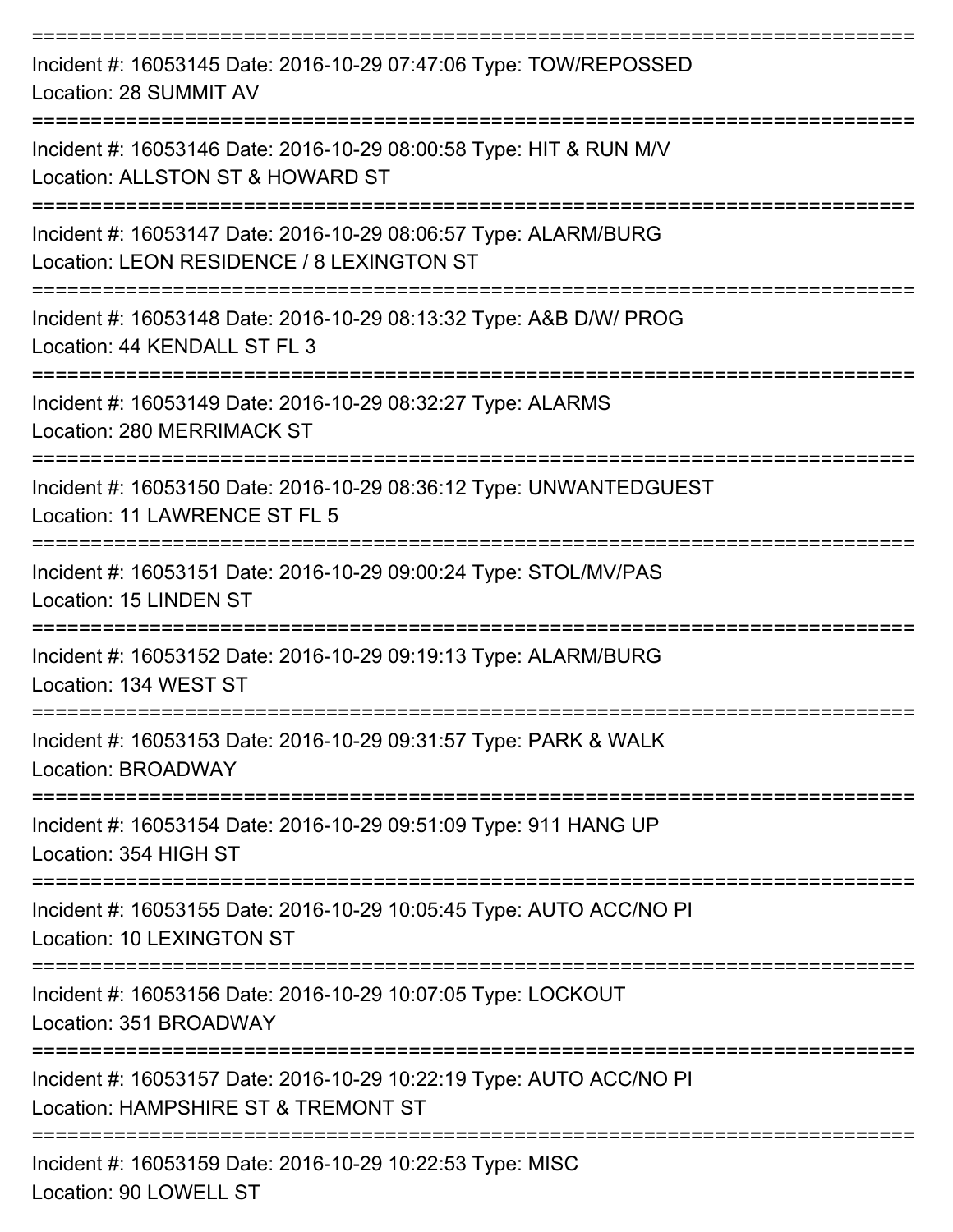| Incident #: 16053158 Date: 2016-10-29 10:23:33 Type: PARK & WALK<br><b>Location: S UNION ST</b>                  |
|------------------------------------------------------------------------------------------------------------------|
| Incident #: 16053160 Date: 2016-10-29 10:30:30 Type: AUTO ACC/NO PI<br>Location: 542 HAMPSHIRE ST                |
| Incident #: 16053161 Date: 2016-10-29 10:37:07 Type: ALARM/BURG<br>Location: 78B MARSTON ST                      |
| Incident #: 16053162 Date: 2016-10-29 10:46:08 Type: AUTO ACC/NO PI<br>Location: 10 FAIRMONT ST                  |
| Incident #: 16053163 Date: 2016-10-29 10:59:46 Type: ALARM/BURG<br>Location: ARLINGTON SCHOOL / 150 ARLINGTON ST |
| Incident #: 16053164 Date: 2016-10-29 11:01:51 Type: ALARM/BURG<br>Location: GALVA RESD / 37 EUTAW ST            |
| Incident #: 16053165 Date: 2016-10-29 11:08:29 Type: 911 HANG UP<br>Location: 10 HAWLEY ST                       |
| Incident #: 16053166 Date: 2016-10-29 11:40:18 Type: M/V STOP<br>Location: HAVERHILL ST & JACKSON ST             |
| Incident #: 16053167 Date: 2016-10-29 11:43:07 Type: MEDIC SUPPORT<br>Location: 11 E DALTON ST #28               |
| Incident #: 16053168 Date: 2016-10-29 11:45:58 Type: M/V STOP<br>Location: 499 E HAVERHILL ST                    |
| Incident #: 16053169 Date: 2016-10-29 11:47:59 Type: INVEST CONT<br>Location: 33 S BROADWAY                      |
| Incident #: 16053170 Date: 2016-10-29 11:53:17 Type: AUTO ACC/UNK PI<br>Location: 418 HIGH ST                    |
| Incident #: 16053171 Date: 2016-10-29 12:01:58 Type: MEDIC SUPPORT<br>Location: 24 WASHINGTON ST                 |
| Incident #: 16053172 Date: 2016-10-29 12:09:18 Type: MAL DAMAGE<br>Location: 22 WOODLAND ST                      |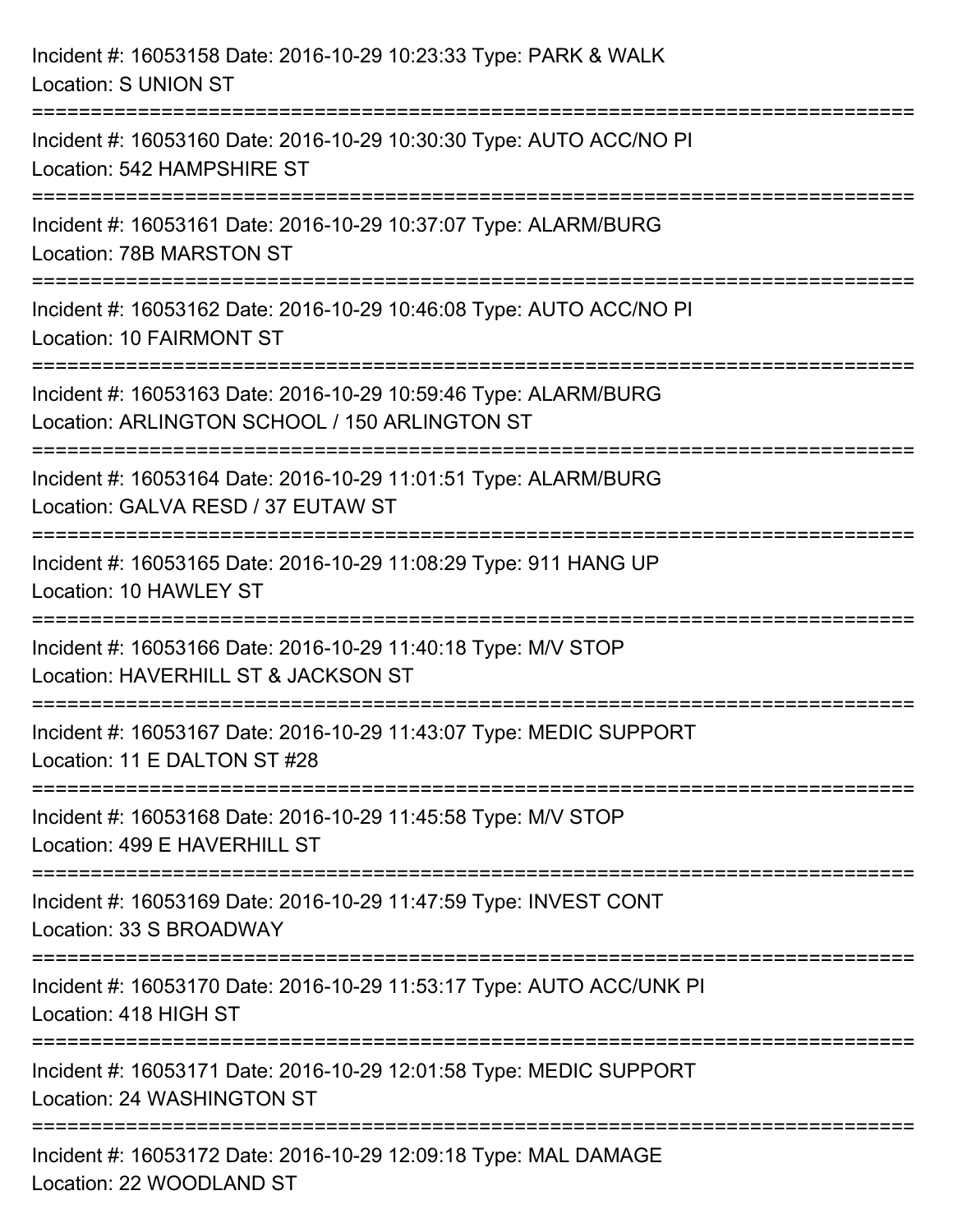| Incident #: 16053173 Date: 2016-10-29 12:14:51 Type: MISSING PERS<br>Location: 47 KENT ST                                        |
|----------------------------------------------------------------------------------------------------------------------------------|
| Incident #: 16053174 Date: 2016-10-29 12:24:43 Type: KEEP PEACE<br>Location: U-HAUL RENTAL / 375 BROADWAY                        |
| Incident #: 16053175 Date: 2016-10-29 12:37:29 Type: AUTO ACC/NO PI<br>Location: GRAINGER / 121 MARSTON ST                       |
| Incident #: 16053176 Date: 2016-10-29 12:40:24 Type: B&E/MV/PAST<br>Location: 13 SHORT ST                                        |
| Incident #: 16053177 Date: 2016-10-29 12:41:45 Type: ASSSIT OTHER PD<br>Location: PROSPECT ST & BOEHM ST<br>==================== |
| Incident #: 16053178 Date: 2016-10-29 12:46:02 Type: AUTO ACC/NO PI<br>Location: 26 FRANKLIN ST                                  |
| Incident #: 16053179 Date: 2016-10-29 13:05:26 Type: M/V STOP<br>Location: COMMON ST & JACKSON ST                                |
| Incident #: 16053180 Date: 2016-10-29 13:09:10 Type: TEST QED<br>Location: 45 WARREN ST                                          |
| Incident #: 16053181 Date: 2016-10-29 13:23:24 Type: SUS PERS/MV<br>Location: BELMONT ST & DURANT ST                             |
| Incident #: 16053182 Date: 2016-10-29 13:33:21 Type: ALARM/BURG<br>Location: 150 ARLINGTON ST                                    |
| Incident #: 16053183 Date: 2016-10-29 13:37:32 Type: AUTO ACC/NO PI<br>Location: 255 LOWELL ST                                   |
| Incident #: 16053184 Date: 2016-10-29 13:40:20 Type: TEST QED<br>Location: 28 WARWICK ST                                         |
| Incident #: 16053185 Date: 2016-10-29 14:05:55 Type: DISTURBANCE<br>Location: 38 BUSWELL ST                                      |
| Incident #: 16053186 Date: 2016-10-29 14:20:41 Type: M/V STOP<br>Location: AMESBURY ST & HAVERHILL ST                            |

===========================================================================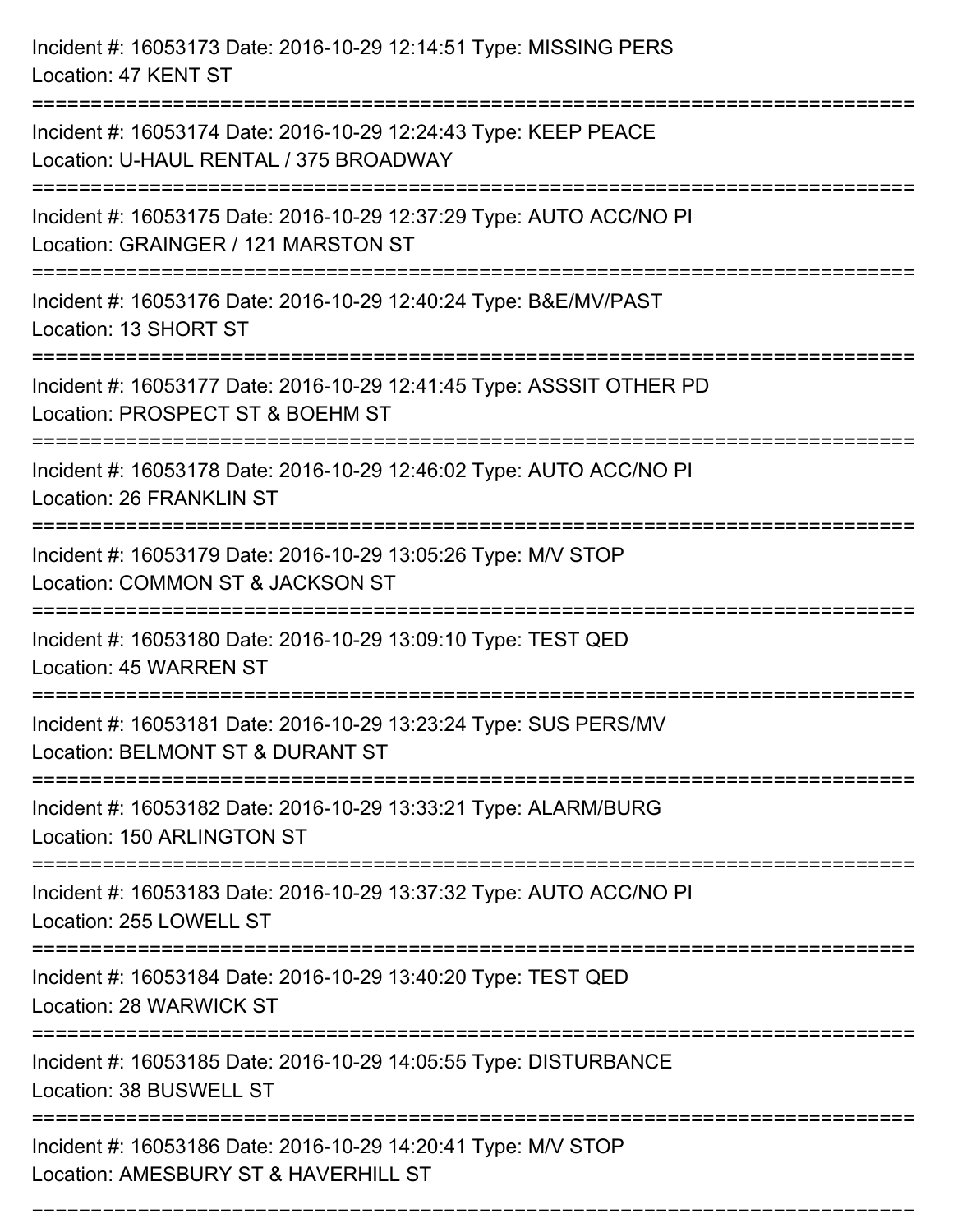| Incident #: 16053188 Date: 2016-10-29 14:22:17 Type: MEDIC SUPPORT<br>Location: 85 ANDOVER ST #8          |
|-----------------------------------------------------------------------------------------------------------|
| Incident #: 16053187 Date: 2016-10-29 14:23:31 Type: DRUG OVERDOSE<br>Location: CITY HALL / 200 COMMON ST |
| Incident #: 16053189 Date: 2016-10-29 14:27:19 Type: KEEP PEACE<br>Location: 26 KRESS ST                  |
| Incident #: 16053190 Date: 2016-10-29 14:29:20 Type: SUS PERS/MV<br>Location: 257 ESSEX ST                |
| Incident #: 16053191 Date: 2016-10-29 14:40:44 Type: MV/BLOCKING<br>Location: 223 WALNUT ST               |
| Incident #: 16053192 Date: 2016-10-29 14:47:03 Type: HIT & RUN M/V<br>Location: ERVING AV & LAWRENCE ST   |
| Incident #: 16053193 Date: 2016-10-29 15:19:08 Type: MAN DOWN<br>Location: 58 EXCHANGE ST                 |
| Incident #: 16053194 Date: 2016-10-29 15:20:38 Type: CK WELL BEING<br>Location: 96 JACKSON ST #B1         |
| Incident #: 16053195 Date: 2016-10-29 15:48:40 Type: NOISE ORD<br>Location: 20 MARIE LN FL 1ST            |
| Incident #: 16053196 Date: 2016-10-29 16:00:52 Type: M/V STOP<br>Location: E HAVERHILL ST & HAVERHILL ST  |
| Incident #: 16053197 Date: 2016-10-29 16:02:31 Type: M/V STOP<br>Location: 89 S BROADWAY                  |
| Incident #: 16053198 Date: 2016-10-29 16:08:39 Type: M/V STOP<br>Location: ELM ST & MECHANIC ST           |
| Incident #: 16053199 Date: 2016-10-29 16:11:06 Type: M/V STOP<br>Location: 118 SALEM ST                   |
| Incident #: 16053200 Date: 2016-10-29 16:16:11 Type: M/V STOP<br>Location: BROADWAY & LOWELL ST           |
|                                                                                                           |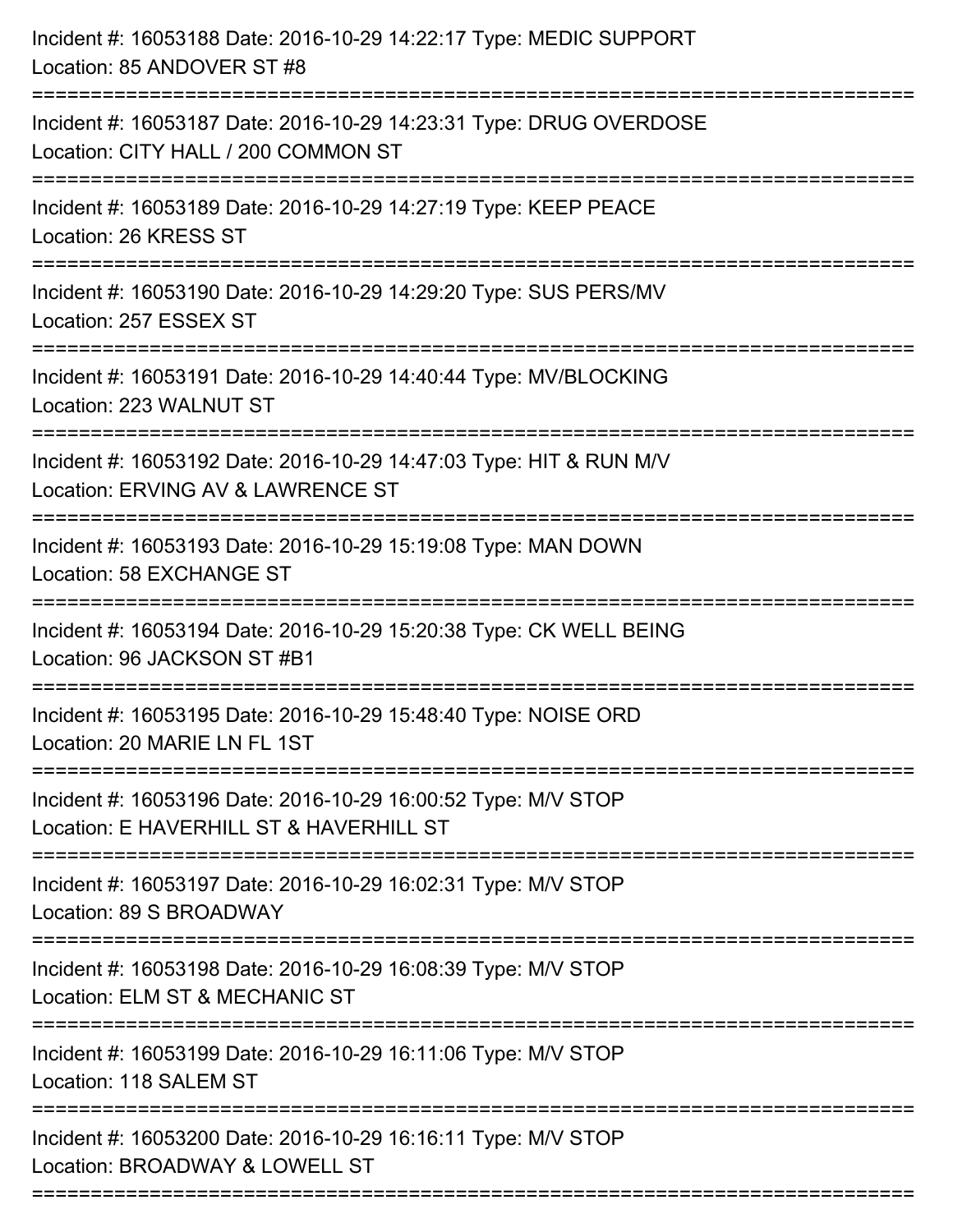Location: DEWEY ST & TOWER HILL ST =========================================================================== Incident #: 16053203 Date: 2016-10-29 16:19:12 Type: LIC PLATE STO Location: 120 BAILEY ST =========================================================================== Incident #: 16053202 Date: 2016-10-29 16:20:24 Type: M/V STOP Location: 252 HAMPSHIRE ST =========================================================================== Incident #: 16053204 Date: 2016-10-29 16:23:06 Type: MEDIC SUPPORT Location: 18 DAISY ST =========================================================================== Incident #: 16053205 Date: 2016-10-29 16:29:08 Type: ALARM/BURG Location: 89 BELKNAP ST =========================================================================== Incident #: 16053206 Date: 2016-10-29 16:39:10 Type: LIC PLATE STO Location: 26 CEDAR ST =========================================================================== Incident #: 16053207 Date: 2016-10-29 16:39:56 Type: KEEP PEACE Location: MYRTLE ST & SARATOGA ST =========================================================================== Incident #: 16053208 Date: 2016-10-29 16:49:24 Type: KEEP PEACE Location: 103 JACKSON ST =========================================================================== Incident #: 16053209 Date: 2016-10-29 16:54:50 Type: AUTO ACC/NO PI Location: EUTAW ST & PARK ST =========================================================================== Incident #: 16053210 Date: 2016-10-29 17:28:49 Type: M/V STOP Location: CANAL ST & HAMPSHIRE ST =========================================================================== Incident #: 16053212 Date: 2016-10-29 17:39:02 Type: DOMESTIC/PROG Location: 6 BLASER CT =========================================================================== Incident #: 16053211 Date: 2016-10-29 17:40:03 Type: M/V STOP Location: PARK ST & TRENTON ST =========================================================================== Incident #: 16053213 Date: 2016-10-29 17:44:30 Type: M/V STOP Location: 204 BROADWAY =========================================================================== Incident #: 16053215 Date: 2016-10-29 17:51:00 Type: NOTIFICATION Location: 129 OXFORD ST ===========================================================================

Incident #: 16053214 Date: 2016 10 29 17:53:19 Type: M/V STOP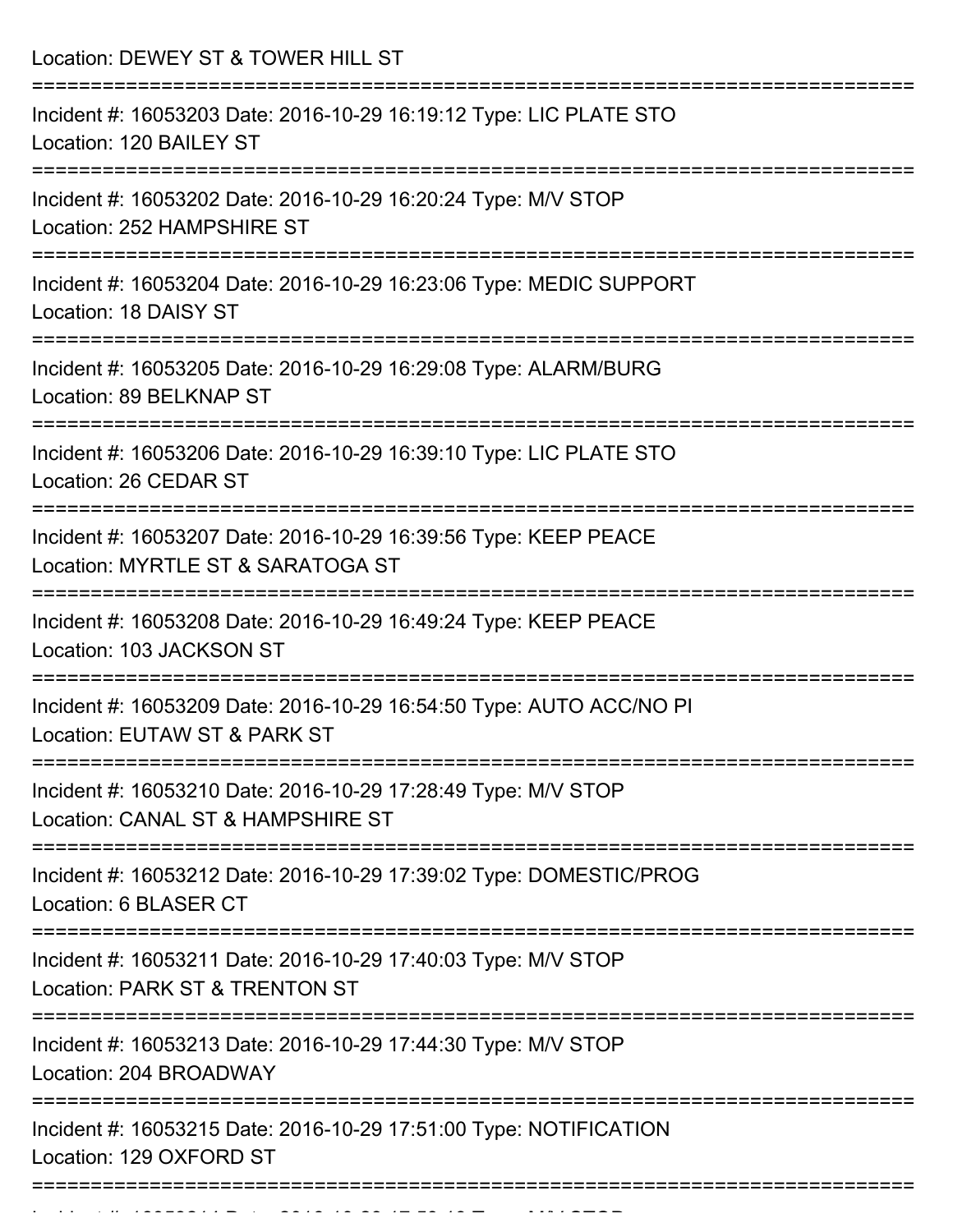Location: HAVERHILL ST & LAWRENCE ST

| Incident #: 16053216 Date: 2016-10-29 18:08:21 Type: AUTO ACC/NO PI<br>Location: BROADWAY & LOWELL ST |
|-------------------------------------------------------------------------------------------------------|
| Incident #: 16053217 Date: 2016-10-29 18:11:34 Type: THREATS/PROG<br>Location: 103 JACKSON ST #4      |
| Incident #: 16053218 Date: 2016-10-29 18:17:47 Type: 911 HANG UP<br>Location: 9 BERKELEY ST           |
| Incident #: 16053219 Date: 2016-10-29 18:21:28 Type: NOISE ORD<br>Location: 34 PARKER ST              |
| Incident #: 16053220 Date: 2016-10-29 18:22:57 Type: NOISE ORD<br>Location: 25 ROBINSON CT            |
| Incident #: 16053221 Date: 2016-10-29 18:27:03 Type: ASSIST FIRE<br>Location: 5 JEFFERSON ST          |
| Incident #: 16053222 Date: 2016-10-29 18:44:00 Type: NOISE ORD<br>Location: 17 LEA ST                 |
| Incident #: 16053223 Date: 2016-10-29 18:49:33 Type: MEDIC SUPPORT<br>Location: 45 EUTAW ST           |
| Incident #: 16053224 Date: 2016-10-29 18:57:02 Type: WARRANT SERVE<br>Location: 26 LEONARD AV         |
| Incident #: 16053225 Date: 2016-10-29 19:15:11 Type: MAL DAMAGE<br>Location: 288 AMES ST              |
| Incident #: 16053226 Date: 2016-10-29 19:20:39 Type: MEDIC SUPPORT<br>Location: 108 AMES ST           |
| Incident #: 16053227 Date: 2016-10-29 19:25:53 Type: NOISE ORD<br>Location: 112 MARSTON ST #114       |
| Incident #: 16053228 Date: 2016-10-29 19:32:50 Type: UNWANTEDGUEST<br><b>Location: 95 NEWBURY ST</b>  |
|                                                                                                       |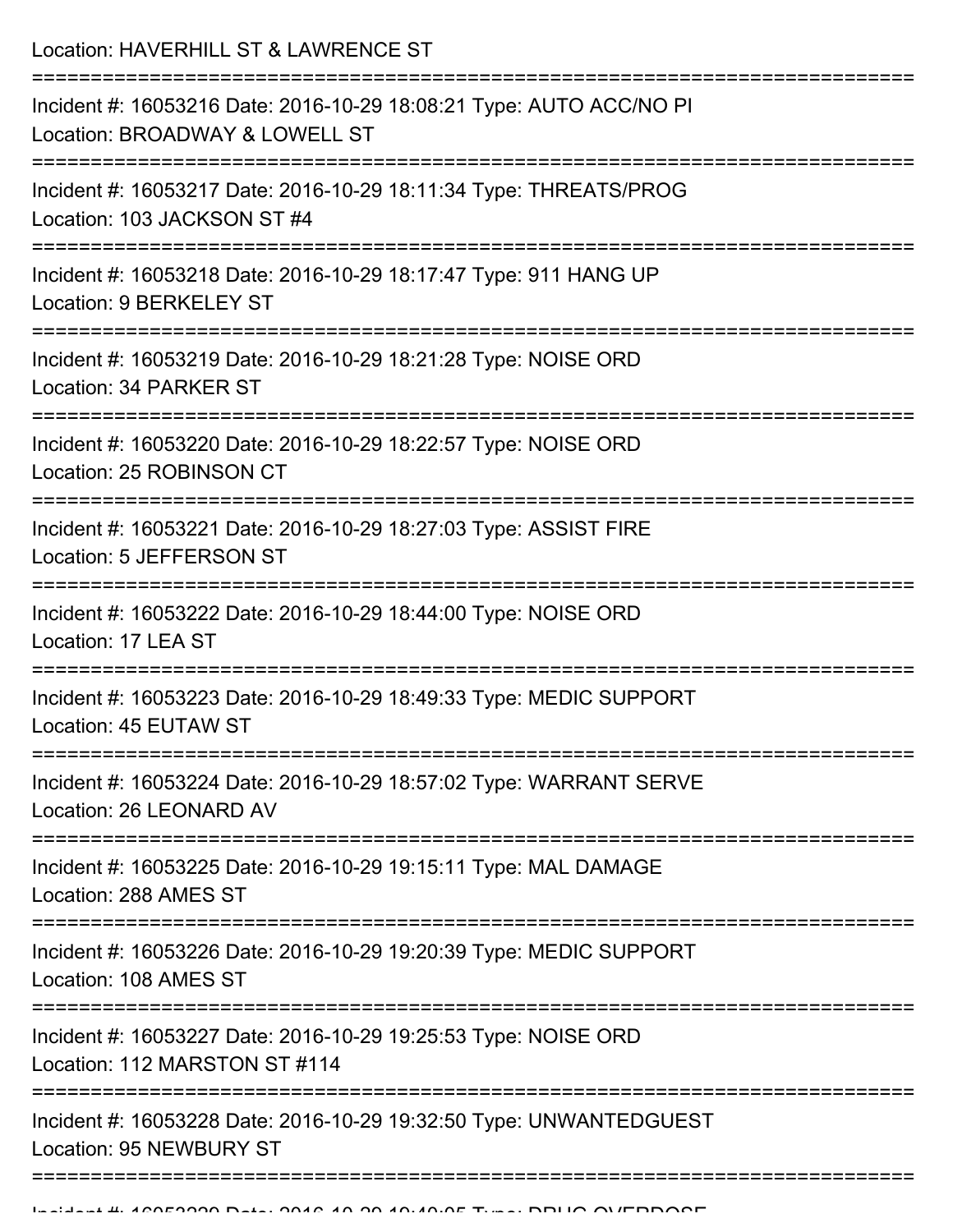Location: 7 FOREST ST =========================================================================== Incident #: 16053230 Date: 2016-10-29 19:51:27 Type: KEEP PEACE Location: 10 HAVERHILL ST =========================================================================== Incident #: 16053231 Date: 2016-10-29 20:27:36 Type: MV/BLOCKING Location: 25 WARREN ST =========================================================================== Incident #: 16053232 Date: 2016-10-29 20:32:39 Type: M/V STOP Location: TRIPOLI BAKERY INC / 106 COMMON ST =========================================================================== Incident #: 16053233 Date: 2016-10-29 20:48:16 Type: UNKNOWN PROB Location: SALVATION ARMY / 250 HAVERHILL ST =========================================================================== Incident #: 16053234 Date: 2016-10-29 20:58:19 Type: MEDIC SUPPORT Location: LAW GRILLE / 2 AMESBURY ST =========================================================================== Incident #: 16053235 Date: 2016-10-29 21:19:39 Type: M/V STOP Location: MARIE LN =========================================================================== Incident #: 16053236 Date: 2016-10-29 21:23:48 Type: M/V STOP Location: BEACON ST & MT VERNON ST =========================================================================== Incident #: 16053237 Date: 2016-10-29 21:29:40 Type: LIC PLATE STO Location: 52 BELMONT ST =========================================================================== Incident #: 16053238 Date: 2016-10-29 21:30:55 Type: GUN CALL Location: MCDONALDS / 50 BROADWAY =========================================================================== Incident #: 16053239 Date: 2016-10-29 21:33:27 Type: GUN CALL Location: MCDONALDS / 599 ANDOVER ST =========================================================================== Incident #: 16053240 Date: 2016-10-29 21:37:48 Type: 911 HANG UP Location: 809 ESSEX ST #1 =========================================================================== Incident #: 16053241 Date: 2016-10-29 21:38:34 Type: NOISE ORD Location: CHAMPLAIN AV =========================================================================== Incident #: 16053242 Date: 2016-10-29 21:40:35 Type: M/V STOP Location: ABBOTT ST & S UNION ST ===========================================================================

Incident #: 16053244 Date: 2016-10-29 21:41:40 Type: UNKNOWN PROB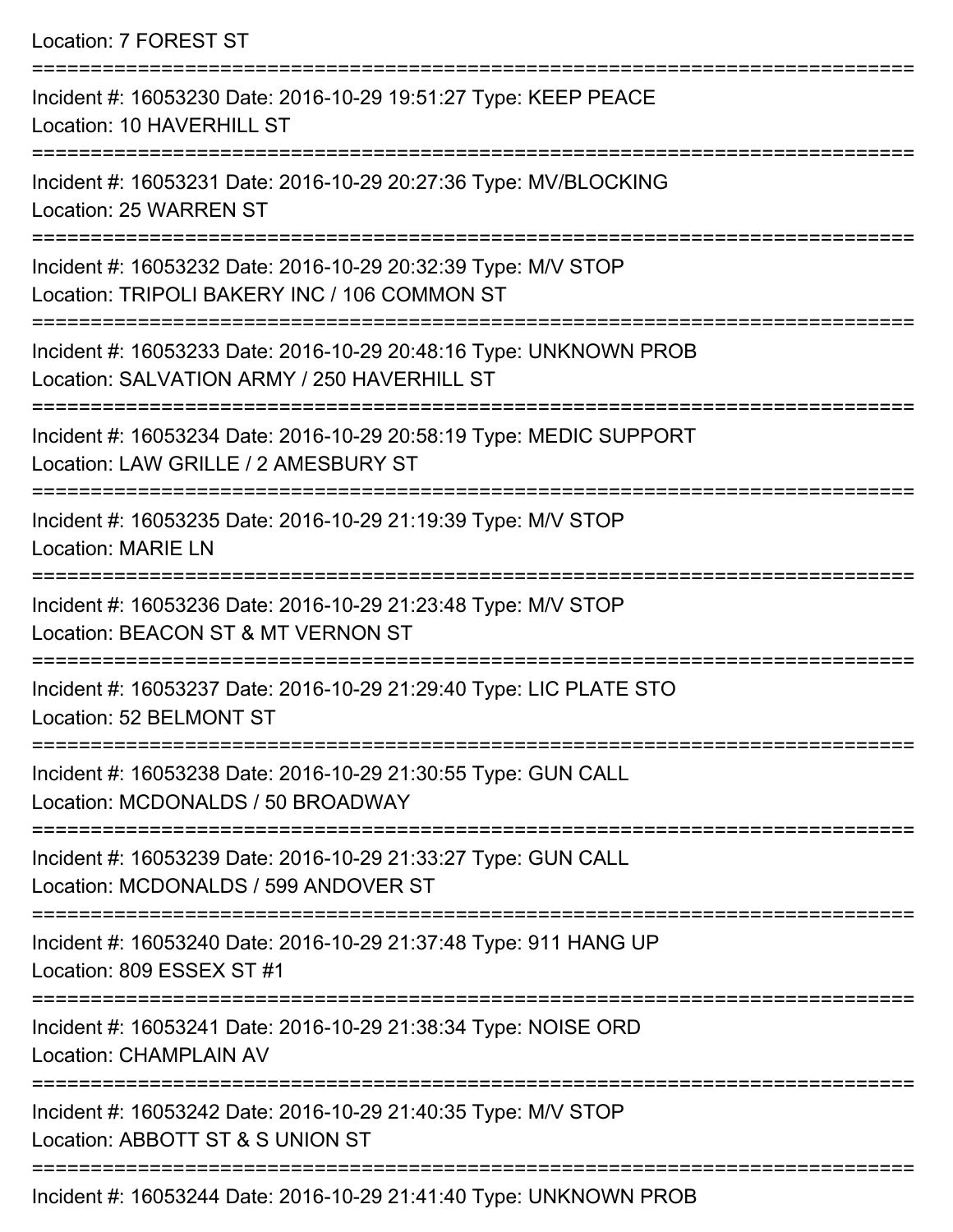| Incident #: 16053243 Date: 2016-10-29 21:41:58 Type: M/V STOP<br>Location: GENERAL ST & UNION ST       |
|--------------------------------------------------------------------------------------------------------|
| Incident #: 16053245 Date: 2016-10-29 21:48:22 Type: SUS PERS/MV<br>Location: ABBOTT ST & PARKER ST    |
| Incident #: 16053246 Date: 2016-10-29 21:53:46 Type: LARCENY/PROG<br>Location: 2 WASHINGTON WY         |
| Incident #: 16053247 Date: 2016-10-29 22:05:54 Type: M/V STOP<br>Location: FARLEY ST & S BROADWAY      |
| Incident #: 16053248 Date: 2016-10-29 22:20:24 Type: M/V STOP<br>Location: BROADWAY & GREEN ST         |
| Incident #: 16053249 Date: 2016-10-29 22:28:00 Type: M/V STOP<br>Location: ANDOVER ST & PACKARD ST     |
| Incident #: 16053250 Date: 2016-10-29 22:30:42 Type: M/V STOP<br>Location: BROADWAY & TREMONT ST       |
| Incident #: 16053251 Date: 2016-10-29 22:33:08 Type: NOISE ORD<br>Location: 80 HOLLY ST                |
| Incident #: 16053252 Date: 2016-10-29 22:34:10 Type: DRUG OVERDOSE<br>Location: 105 HANCOCK ST         |
| Incident #: 16053253 Date: 2016-10-29 22:42:09 Type: DISTURBANCE<br>Location: 49 IRENE ST              |
| Incident #: 16053254 Date: 2016-10-29 22:50:43 Type: NOISE ORD<br>Location: ARLINGTON ST & EXCHANGE ST |
| Incident #: 16053255 Date: 2016-10-29 22:51:42 Type: MAN DOWN<br>Location: 23 LEONARD AV               |
| Incident #: 16053256 Date: 2016-10-29 22:53:54 Type: CK WELL BEING<br>Location: 11-13 BENNINGTON ST    |
| Incident #: 16053257 Date: 2016-10-29 22:58:20 Type: NOISE ORD                                         |